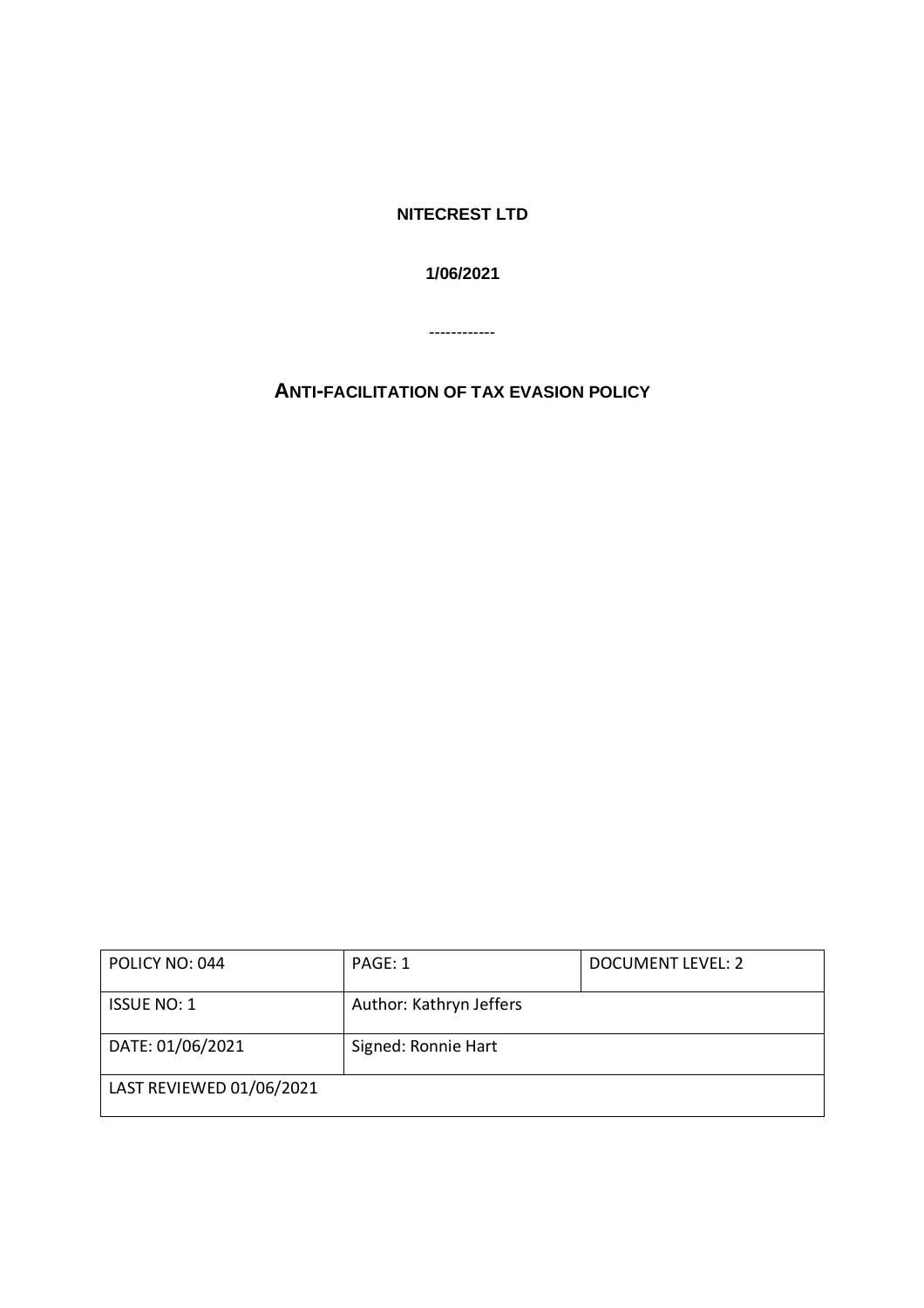# **CONTENTS**

# **CLAUSE**

| 5 <sub>1</sub> |  |
|----------------|--|
|                |  |
|                |  |
|                |  |
| 9.             |  |
| 10.            |  |
| 11.            |  |
|                |  |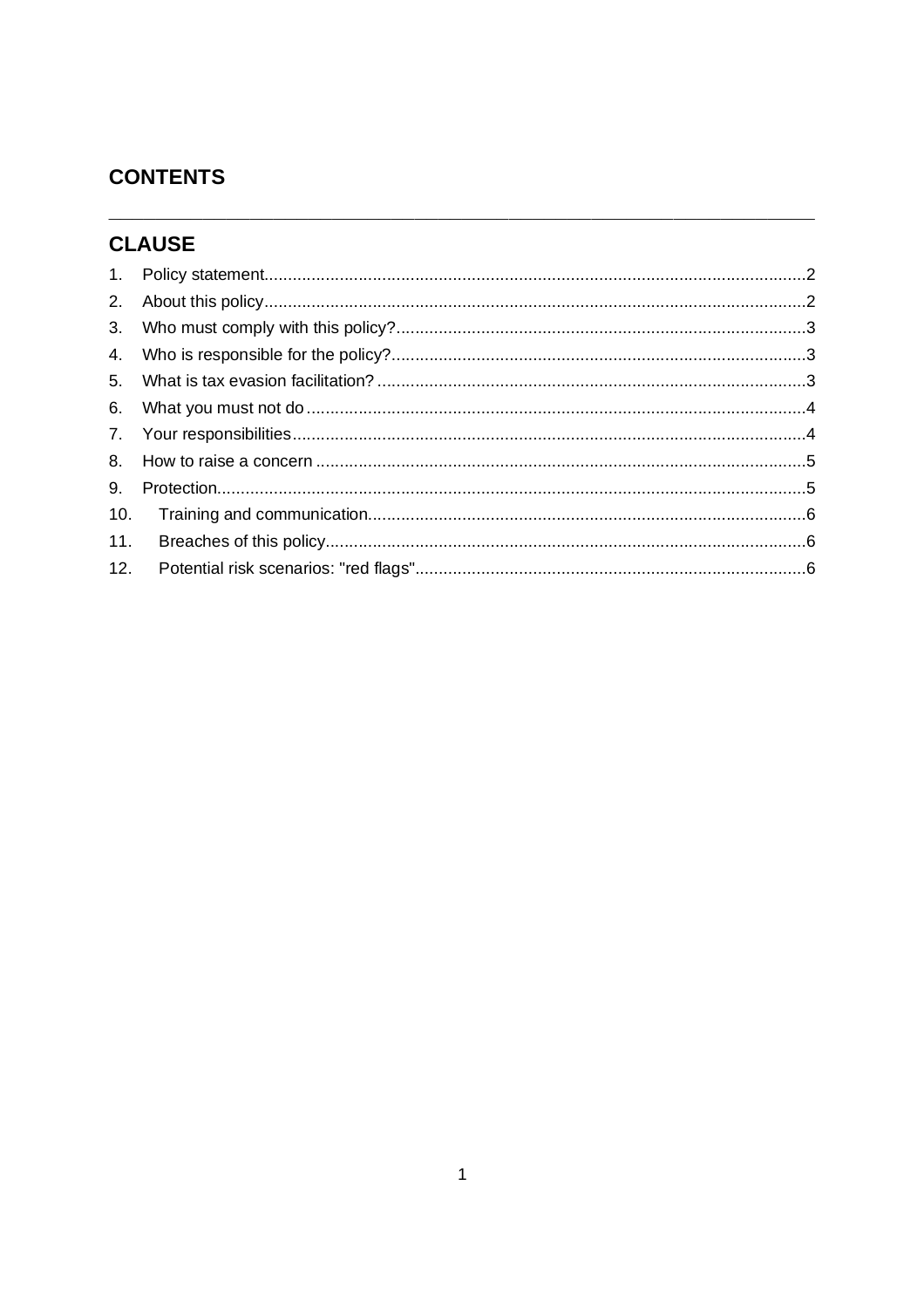## **1. Policy statement**

- 1.1 It is our policy to conduct all of our business in an honest and ethical manner. We take a zero-tolerance approach to facilitation of tax evasion, whether under UK law or under the law of any foreign country.
- 1.2 We are committed to acting professionally, fairly and with integrity in all our business dealings and relationships wherever we operate and implementing and enforcing effective systems to counter tax evasion facilitation.
- 1.3 We will uphold all laws relevant to countering tax evasion [in all the jurisdictions in which we operate], including the Criminal Finances Act 2017.

## **2. About this policy**

- 2.1 The purpose of this policy is to:
	- (a) set out our responsibilities, and of those working for us, in observing and upholding our position on preventing the criminal facilitation of tax evasion; and
	- (b) provide information and guidance to those working for us on how to recognise and avoid tax evasion.
- 2.2 As an employer, if we fail to prevent our employees, workers, agents or service providers facilitating tax evasion, we can face criminal sanctions including an unlimited fine, as well as exclusion from tendering for public contracts and damage to our reputation. We therefore take our legal responsibilities seriously.
- 2.3 Any risk to the business have been identified and recorded in our Risk Register which is reviewed annually.
- 2.4 In this policy, **third party** means any individual or organisation you come into contact with during the course of your work for us, and includes actual and potential clients, customers, suppliers, distributors, business contacts, agents, advisers, and government and public bodies, including their advisers, representatives and officials, politicians and political parties.
- 2.5 This policy has been implemented and consultation carried out through our workers committee.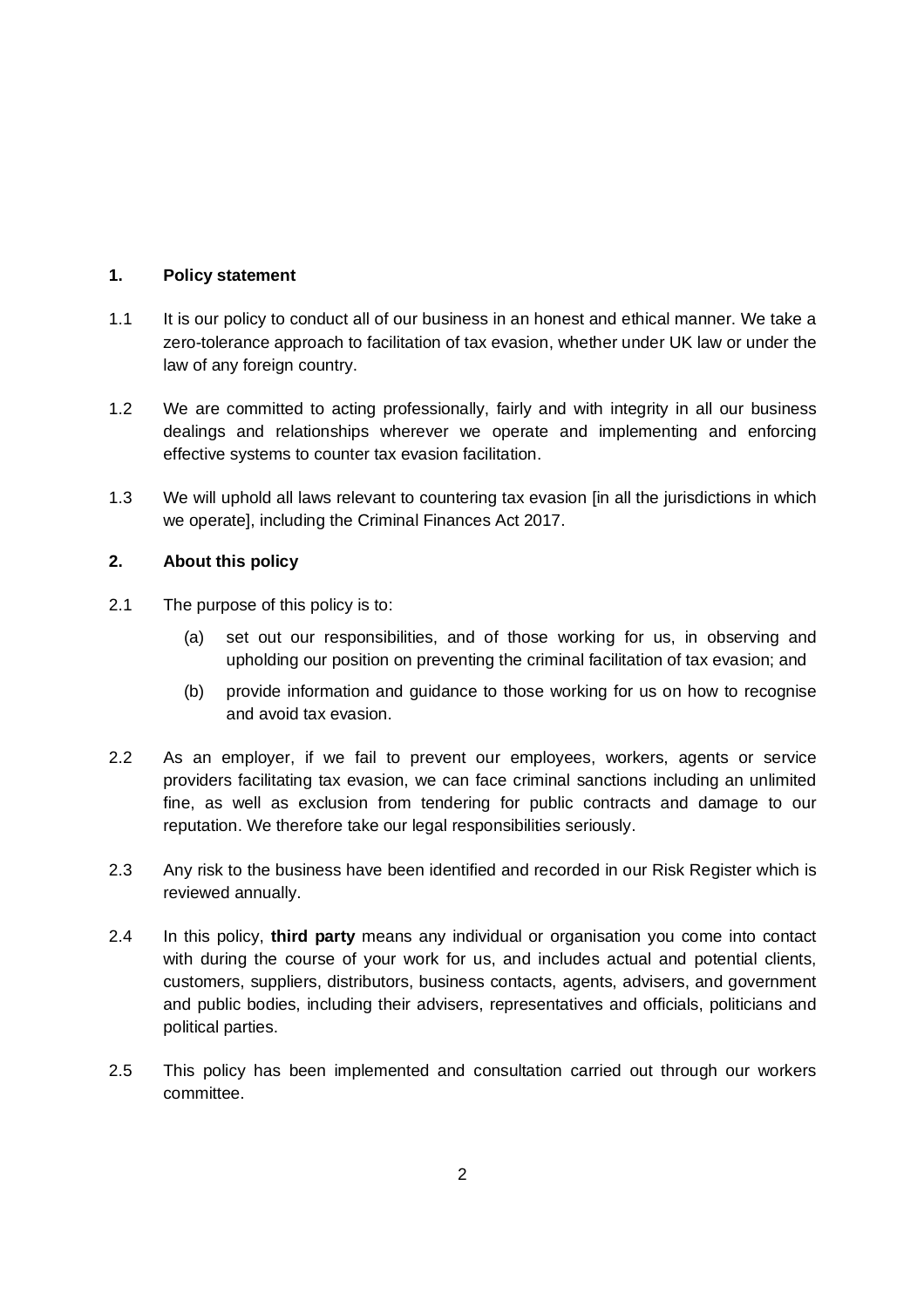2.6 This policy does not form part of any employee's contract of employment and we may amend it at any time.

## **3. Who must comply with this policy?**

This policy applies to all persons working for Nitecrest Ltd or on our behalf in any capacity, including employees at all levels, directors, officers, agency workers, seconded workers, volunteers, interns, agents, contractors, external consultants, third-party representatives and business partners, sponsors, or any other person associated with us, wherever located.

## **4. Who is responsible for the policy?**

- 4.1 The Board of Directors has overall responsibility for ensuring this policy complies with our legal and ethical obligations, and that all those under our control comply with it.
- 4.2 The compliance officer has primary and day-to-day responsibility for implementing this policy, monitoring its use and effectiveness, dealing with any queries about it, and auditing internal control systems and procedures to ensure they are effective in preventing the facilitation of tax evasion.
- 4.3 Management at all levels are responsible for ensuring those reporting to them understand and comply with this policy and are given adequate and regular training on it.
- 4.4 You are invited to comment on this policy and suggest ways in which it might be improved. Comments, suggestions and queries should be addressed to the compliance manager.

## **5. What is tax evasion facilitation?**

- 5.1 For the purposes of this policy:
	- (a) **Tax evasion** means the offence of cheating the public revenue or fraudulently evading UK tax, and is a criminal offence. The offence requires an element of fraud, which means there must be deliberate action, or omission with dishonest intent;
	- (b) **Foreign tax evasion** means evading tax in a foreign country, provided that conduct is an offence in that country and would be a criminal offence if committed in the UK. As with tax evasion, the element of fraud means there must be deliberate action, or omission with dishonest intent; and
	- (c) **Tax evasion facilitation** means being knowingly concerned in, or taking steps with a view to, the fraudulent evasion of tax (whether UK tax or tax in a foreign country) by another person, or aiding, abetting, counselling or procuring the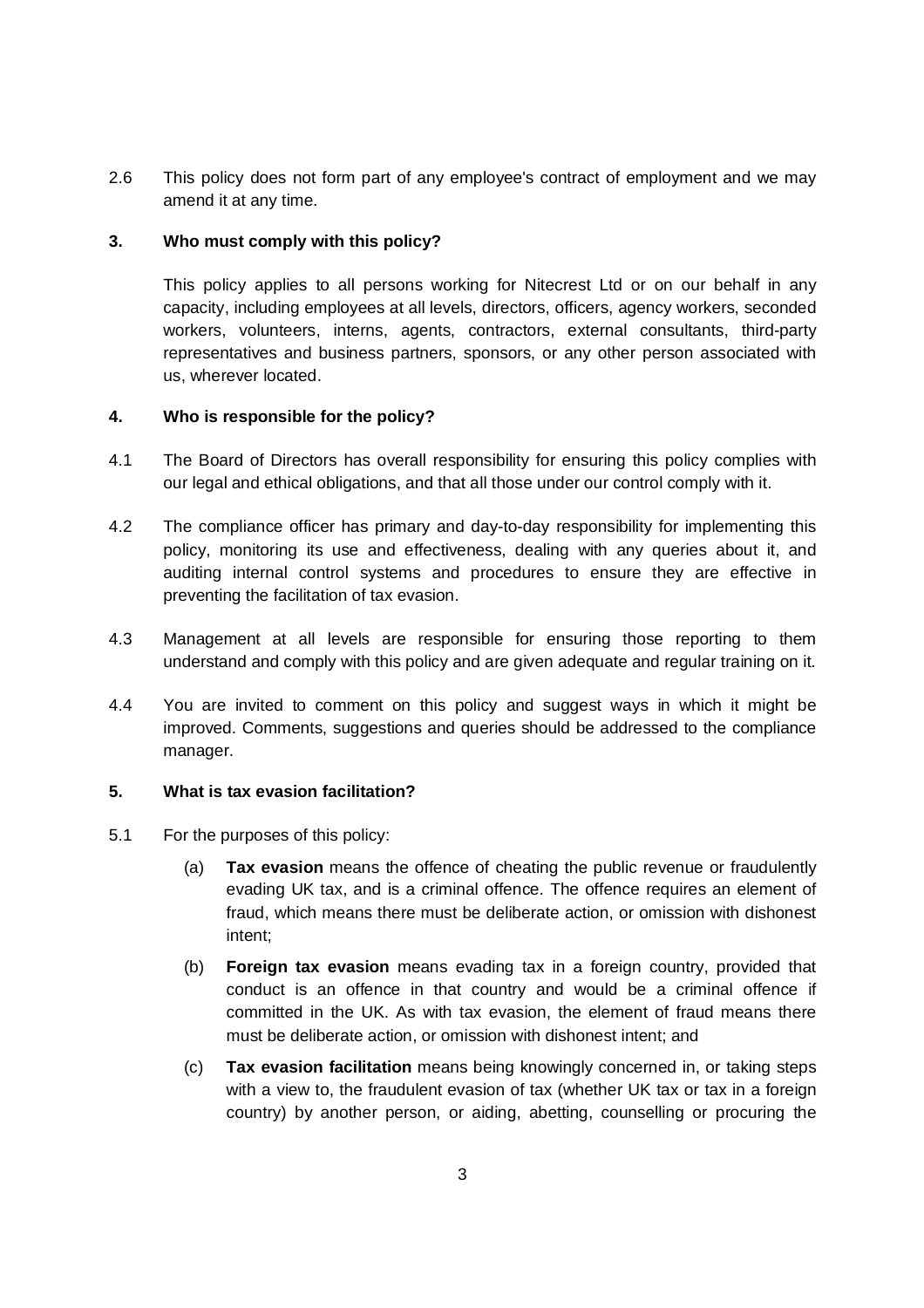commission of that offence. Tax evasion facilitation is a criminal offence, where it is done deliberately and dishonestly.

- 5.2 Under the Criminal Finances Act 2017, a separate criminal offence is automatically committed by a corporate entity or partnership where the tax evasion is facilitated by a person acting in the capacity of an "associated person" to that body. For the offence to be made out, the associated person must deliberately and dishonestly take action to facilitate the tax evasion by the taxpayer. If the associated person accidentally, ignorantly, or negligently facilitates the tax evasion, then the corporate offence will not have been committed. The company does not have to have deliberately or dishonestly facilitated the tax evasion itself; the fact that the associated person has done so creates the liability for the company.
- 5.3 Tax evasion is not the same as tax avoidance or tax planning. Tax evasion involves deliberate and dishonest conduct. Tax avoidance is not illegal and involves taking steps, within the law, to minimise tax payable (or maximise tax reliefs).
- 5.4 In this policy, all references to tax include national insurance contributions [(and their equivalents in any non-UK jurisdiction)].

#### **6. What you must not do**

- 6.1 It is not acceptable for you (or someone on your behalf) to:
	- (a) engage in any form of facilitating tax evasion or foreign tax evasion;
	- (b) aid, abet, counsel or procure the commission of a tax evasion offence or foreign tax evasion offence by another person;
	- (c) fail to promptly report any request or demand from any third party to facilitate the fraudulent evasion of tax (whether UK tax or tax in a foreign country), or any suspected fraudulent evasion of tax (whether UK tax or tax in a foreign country) by another person, in accordance with this policy;
	- (d) engage in any other activity that might lead to a breach of this policy; or
	- (e) threaten or retaliate against another individual who has refused to commit a tax evasion offence or a foreign tax evasion offence or who has raised concerns under this policy.

#### **7. Your responsibilities**

- 7.1 You must ensure that you read, understand and comply with this policy.
- 7.2 The prevention, detection and reporting of tax evasion and foreign tax evasion are the responsibility of all those working for us or under our control. You are required to avoid any activity that might lead to, or suggest, a breach of this policy.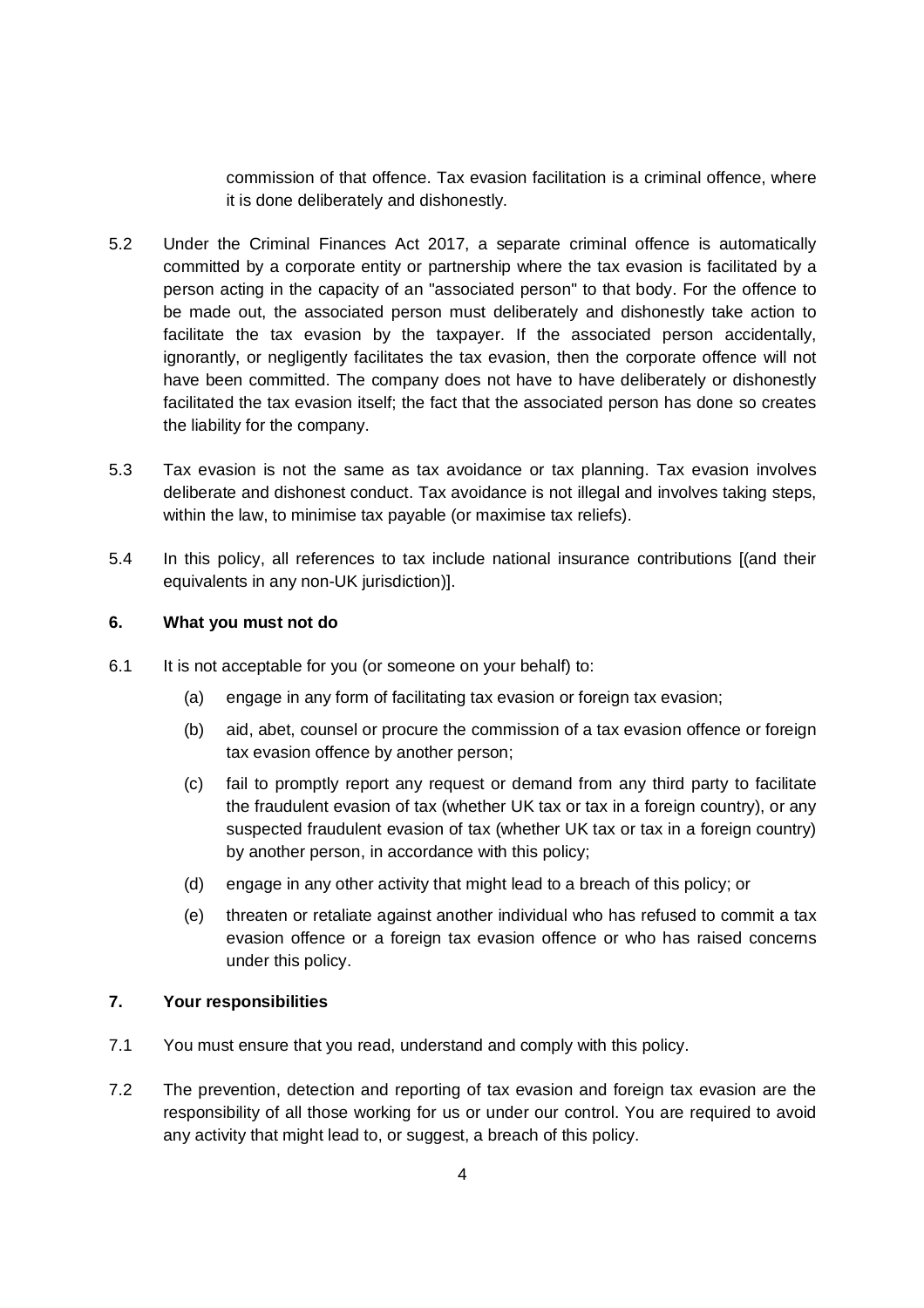7.3 You must notify the Nitecrest compliance officer as soon as possible if you believe or suspect that a conflict with this policy has occurred or may occur in the future. For example, if an employee or supplier asks to be paid into an offshore bank account, without good reason, or a supplier asks to be paid in cash, indicating that this will mean the payment is not subject to direct or indirect taxes such as corporation tax, VAT or similar equivalents. Further "red flags" that may indicate potential tax evasion or foreign tax evasion are set out in clause 12.

#### **8. How to raise a concern**

- 8.1 You are encouraged to raise concerns about any issue or suspicion of tax evasion or foreign tax evasion at the earliest possible stage.
- 8.2 If you become aware of any fraudulent evasion of tax (whether UK tax or tax in a foreign country) by another person in the course of your work, or you are asked to assist another person in their fraudulent evasion of tax (whether directly or indirectly), or if you believe or suspect that any fraudulent evasion of tax has occurred or may occur, whether in respect to UK tax or tax in a foreign country, you must notify your manager or the compliance officer as soon as possible.
- 8.3 If you are unsure about whether a particular act constitutes tax evasion or foreign tax evasion, raise it with your manager as soon as possible. You should note that the corporate offence is only committed where you deliberately and dishonestly take action to facilitate the tax evasion or foreign tax evasion. If you do not take any such action, then the offence will not be made out. However, a deliberate failure to report suspected tax evasion or foreign tax evasion, or "turning a blind eye" to suspicious activity could amount to criminal facilitation of tax evasion.

#### **9. Protection**

- 9.1 Individuals who raise concerns or report another's wrongdoing, are sometimes worried about possible repercussions. We aim to encourage openness and will support anyone who raises genuine concerns in good faith under this policy, even if they turn out to be mistaken.
- 9.2 We are committed to ensuring no one suffers any detrimental treatment as a result of:
	- (a) refusing to take part in, be concerned in, or facilitate tax evasion or foreign tax evasion by another person;
	- (b) refusing to aid, abet, counsel or procure the commission of a tax evasion offence or a foreign tax evasion offence by another person; or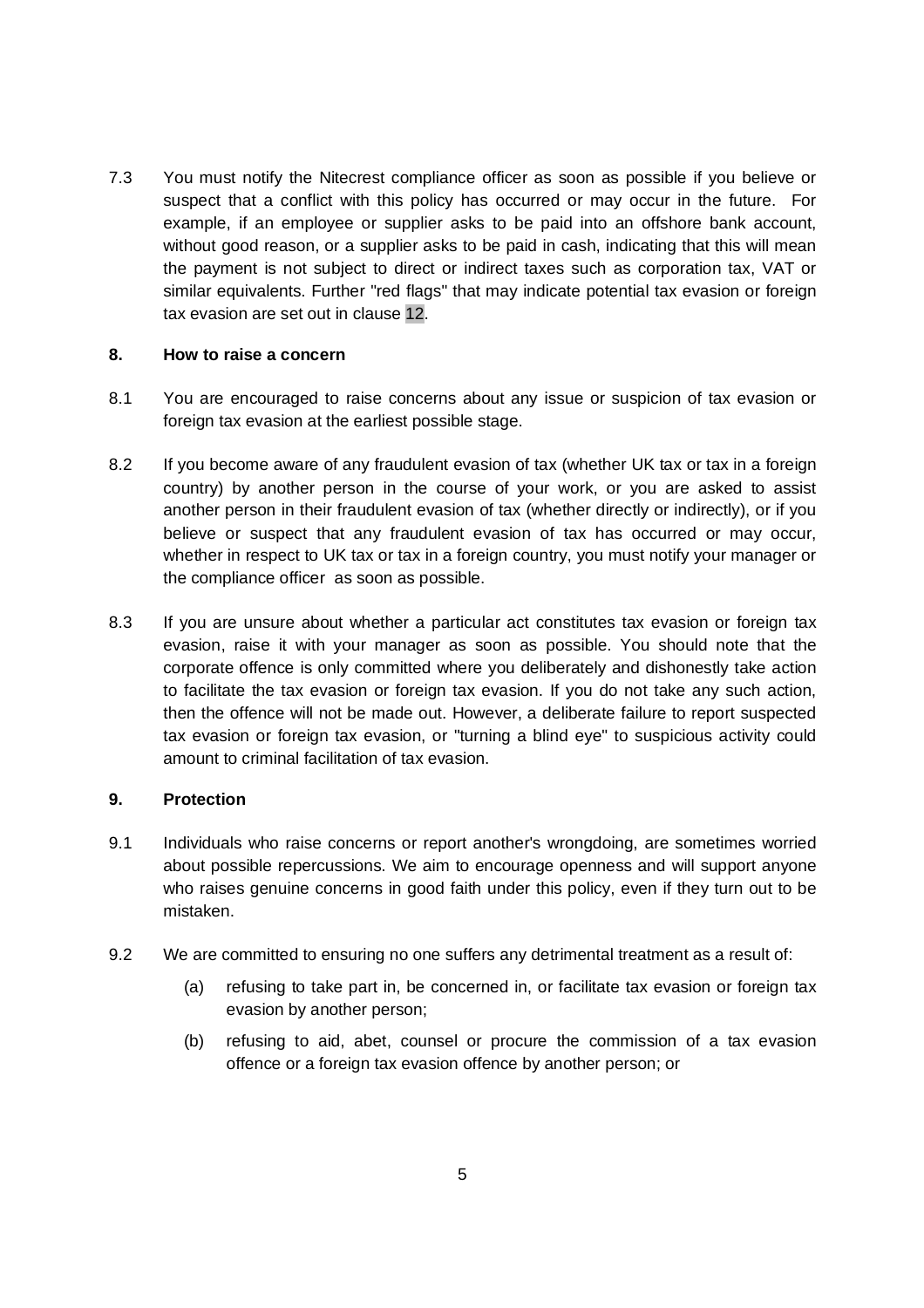(c) reporting in good faith their suspicion that an actual or potential tax evasion offence or foreign tax evasion offence has taken place, or may take place in the future.

Detrimental treatment includes dismissal, disciplinary action, threats or other unfavourable treatment connected with raising a concern. If you believe that you have suffered any such treatment, you should inform the compliance manager immediately. If the matter is not remedied, and you are an employee, you should raise it formally using our Grievance Procedure, which can be found in the employee handbook.

#### **10. Training and communication**

- 10.1 Training on this policy forms part of the induction process for all individuals who work for us, and regular training will be provided as necessary. Such training may form part of wider financial crime detection and prevention training.
- 10.2 We will ensure that mandatory training on this policy is offered to those employees, workers and associated persons who have been identified as being at risk of exposure to criminal tax evasion, at least annually.
- 10.3 Our zero-tolerance approach to tax evasion and foreign tax evasion must be communicated to all suppliers, contractors and business partners at the outset of our business relationship with them and as appropriate after that.

#### **11. Breaches of this policy**

- 11.1 Any employee who breaches this policy will face disciplinary action, which could result in dismissal for misconduct or gross misconduct.
- 11.2 We may terminate our relationship with other individuals and organisations working on our behalf if they breach this policy.

## **12. Potential risk scenarios: "red flags"**

The following is a list of possible red flags that may arise during the course of you working for us and which may raise concerns related to tax evasion or foreign tax evasion. The list is not intended to be exhaustive and is for illustrative purposes only.

If you encounter any of these red flags while working for us, you must report them promptly to your manager or to the compliance officer if or where:

(a) you become aware, in the course of your work, that a third party has made or intends to make a false statement relating to tax, has failed to disclose income or gains to, or to register with, HMRC (or the equivalent authority in any relevant non-UK jurisdiction), has delivered or intends to deliver a false document